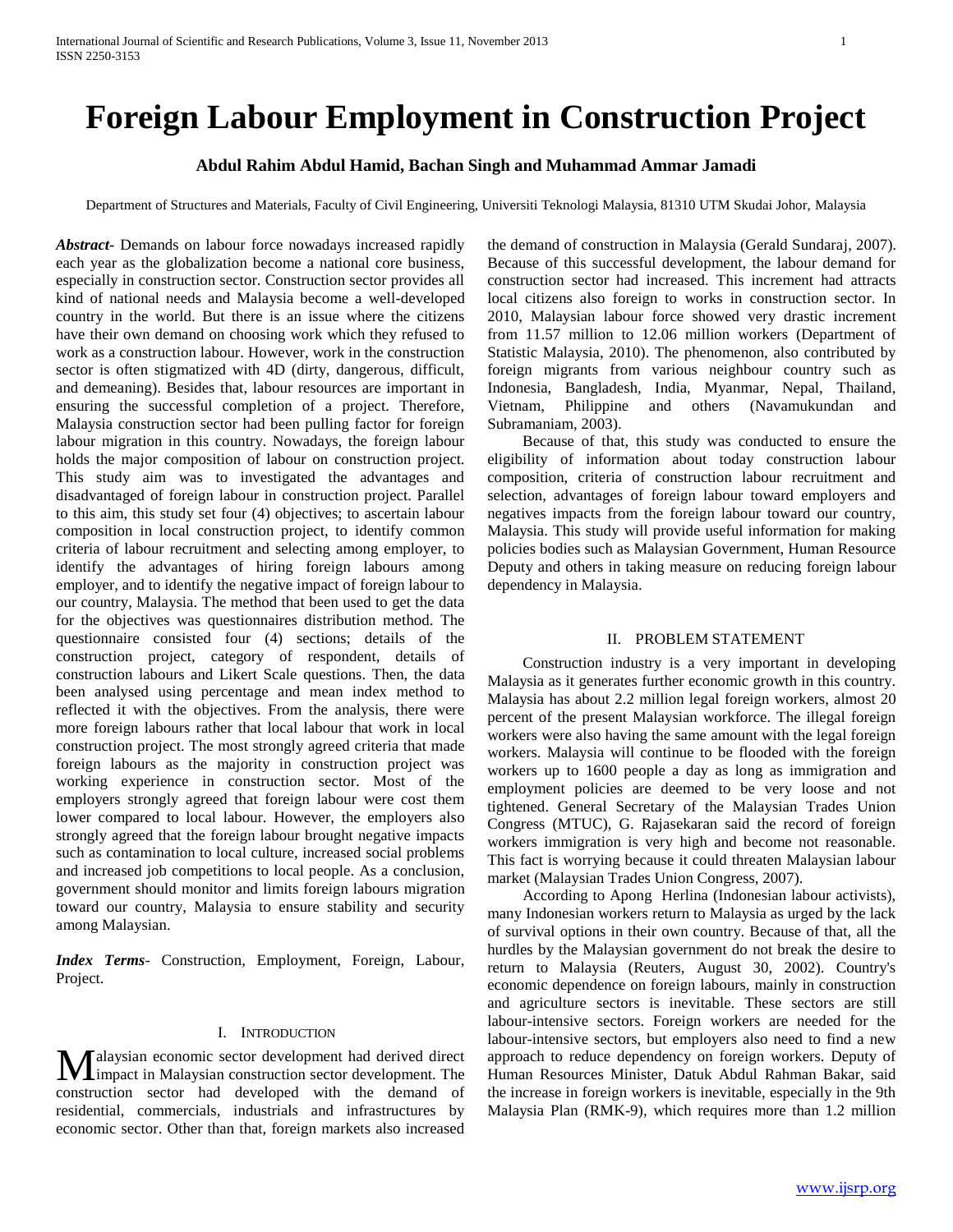new workers to ensure that all sectors can be developed smoothly (Star, July 19, 2007).

 Other than that, the country also increased the intake of these foreign workers in 2007, "With the findings, the cabinet committee on foreign workers will be able to decide on the policy for the intake of foreign workers in the future," said Najib. The study would also consider the need for foreign workers in five regional development corridors, three in Peninsular Malaysia and two in Sabah and Sarawak. Demand for foreign workers to work in these areas is expected to increase (NST, 2007). Department of Statistic, Malaysia estimate that there are now 12 thousand foreign nationals (0.2%) in the country. In year 2011, of a total labour force of around 11.62 million people, 12.0% is employed in agriculture, 0.4 % in mining, 27.6% in manufacturing, 6.6 % in construction and 53.5% in services. However, in 2010 total labour employed in agriculture is 11.8%, 0.4% in mining, 27.8% in manufacturing, 6.5% in construction and 53.6% in services (Economic Planning Unit and Department of Statistics).

 Meanwhile, the increment of foreign labour had made the domestic labour force view migrant labour as competitors for scarce jobs, whereas they once saw migrant labour as inexpensive sources of labour to fuel the country's high economic growth (Syarisa, 2002). Foreign migrants in Malaysia also involved crime violence's such as robbery and murder (Malaysian Crime Index, 2004). Furthermore, a couple of assemblymen brought up the same issues during the debate, saying that many of their constituents had complained of problems concerning foreign workers. The complained issues consisted unpleasant behavior that showed by the foreign labour that lack of awareness to local sensitivity and caused culture shock to locals. From the wide opinion, it can be concluded that foreign labours were not accustomed to local norms and culture.

On the positive side, the foreign labours were hardworking and cheaper in cost compared to local labour. The foreign also, gave positive impacts to Malaysian productivity especially in industrial sector (Zaleha, 2011). They can work for long period with low salary and also can work in high risk and uncomfortable work condition (Zaleha, 2011). Because of those issues, this study focused on advantages and disadvantages of foreign labour in local construction projects.

## III. AIM AND OBJECTIVES OF STUDY

 The aim of this project to investigate the advantages and disadvantages of foreign labour employment towards local construction projects. This aim is supported by the following objectives:

- i. To identify labour composition in local construction project,
- ii. To determine common criteria of labour recruitment and selection among employer,
- iii. To investigate the advantages of hiring foreign labours among employer, and
- iv. To examine the negative impact of foreign labour to our country, Malaysia.

## IV. SCOPE OF STUDY

 In order to achieve the objectives of this study, the scope of study only focusing on the development of construction. The scopes of data collection in this study focus on the following aspects:

- i. The labour working on-site for construction company such as contractors and sub-contractors who involved in any construction.
- ii. The selected construction project for thoose companies are located around Johor Bahru due to availability of good number of projects.

#### V. METHODOLOGY OF THE STUDY

 In this study, the following methodology has been adopted in order to achieve the objective of the study and the methodology of study. The objective of the study achieved using two methods. The first method was through literature review to gather some sound knowledge of the study topic where a clearer framework of the study was established. The sources of the literature were obtained from books, previous thesis, journal, articles, websites and previous researches. The second method was achieved through distribution of questionnaire survey to selected construction project in Johor Bahru. Initially the leading questions for the questionnaire were developed based on objective of the study. The questionnaire was structured into six (4) parts:

- i. Questionnaire cover and general information and instructions to the participants.
- ii. Section A: General information of construction project (Project Title, Type of Project and Project Cost)
- iii. Section B: A quantitative research method was chosen a questionnaire survey was used to collect information of construction labour for each construction project to fulfill the first objective of this study (Total Number of Labour, Number of Local Labour, Number of Foreign Labour, Dividation of Local Labour and Dividation of Foreign Labour by Country).
- iv. Section C: Also a quantitative research method in form of Likert Scale questions to fulfill the second, third and fourth objective of this study (Common Criteria of Labour Recruitment and Selection among Employer, The Advantages of Hiring Foreign Labours among Employer and The Negative Impact of Foreign Labour to Our Country, Malaysia).

 The total amount of questionnaire forms been distributed were 50 set of questionnaire forms starting on early of august. This questionnaire forms were answered by 50 respondents, each respondent that represented by each construction project were consisted expert such as Human Resource Officer, Project Manager, Project Executive and Site Supervisor. On the end of October, 35 set of questionnaires had been completely returned.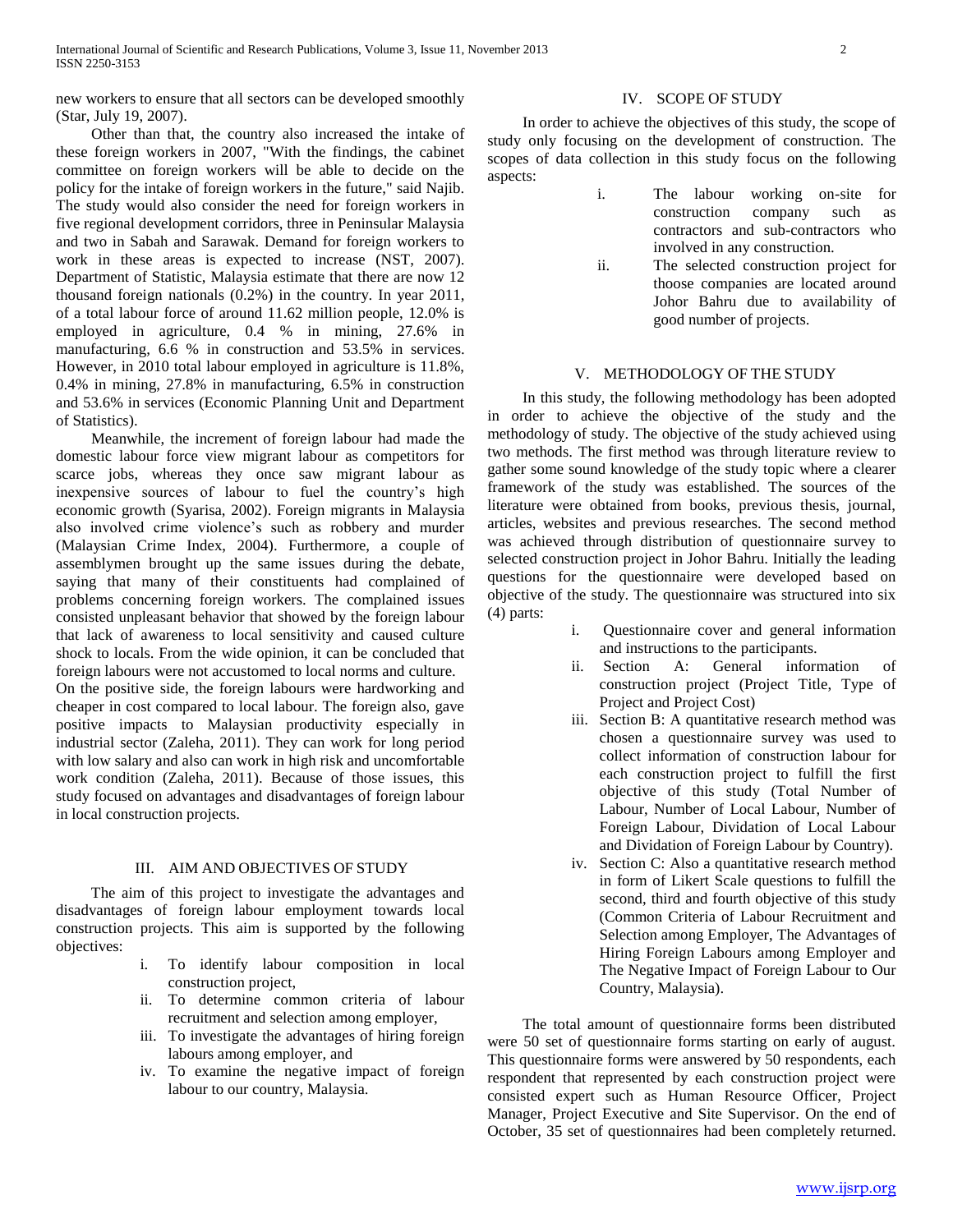The data analysis had been done using data that been exported from the returned questionnaire forms. Method of data analysis that been used was Percentage and Comparison Method for section A and section B data and Mean Index Method for section C data.

 The percentage and comparison method that been used for section A and B data were used to find percentage for total of local labour, foreign labour, dividation by ethnic for local labour and dividation by country for foreign labour. These analysis methods were applied to each construction project. The mean index method that been used for section C data were using this formula that used by previous researcher such as McCaffer and Zaimi Abd Majid (1997), See Shiau Ling (2006), Shiadri Saleh (2008) and Noor Ainy Burhanudin (2011) as below. Mean Index (MI) formula:

 $∑a<sub>i</sub>x<sub>i</sub>$ ∑*x<sup>i</sup>* Where, *ai* : Index of a class *xi* : Frequency of response  $i$  : 1, 2, 3, 4 and 5 as explained below

 The mean index (MI) of the variables was later analyzed and categorized according to the following classification:

1 = Strongly Disagree (1.0  $\leq$  MI  $\leq$  1.5)

- $2 = \text{Disagree} (1.5 \leq \text{MI} \leq 2.5)$
- $3 =$  Slightly Agree (2.5 < MI  $\leq$  3.5)
- $4 = \text{Agree} (3.5 \leq \text{MI} \leq 4.5)$
- $5 =$  Strongly Agree (4.5 < MI  $\leq$  5.0)

 This MI method was used to analyzed the question with the rating or Likert Scale format according to 5 rating as shown above. The rating had been analyzed in order to get the MI (1.0 until 5.0) showing the tendency of results (See Shiau Ling, 2006).

## VI. FINDINGS AND DISCUSSION

 This section explain the findings and discussion based on analyzed data that achieved the objectives of the study. The objectives had been achieved through out literature review and questionnaire's data analysis phase.

## *A. Literature Review*

 Construction industry plays an important role in archiving the elements and the main strategy of the country today. In the 10th Malaysia Plan (RMK10) and the Economic Transformation Program (ETP), the value of projects have been identified were worth almost RM90 billion. Construction industry contribute significantly to the country's economic growth because it has a "multiplier deserve" to give movement to the other economic sectors. In 2010, construction sector recorded a growth of 5.2% versus 5.8% in 2009 (Ministry of Public Works Department, 2011). The demand for construction is a derived demand i.e. demand is derived from every other economic sector, and from both the public as well as the private sectors. The demand can generally be classified as wealth creation demand from economic needs for infrastructure and commercial buildings, and quality of life demand such as needs for housing. Demand can also come from foreign markets for the same reasons as domestic demand (Gerald Sundaraj, 2007).

 Towards Malaysian economic development that had also drived construction industry developed rapidly, the labour demand also had increased. This statement proved by Main Statistic of Work Power in Malaysia, April 2011, labours force numbers slightly increase (0.6%) than 12.63 million on March 2011 to 12.71 million people. Likewise the other people outside the labour force also increased 12,000 persons (0.2%). The cause of the situation is the Levels of Labour Force Participation (KPTB) records slight increase by 0.1 KPTB point to 64.8 percent. When compared with the same month in 2010, it rising 1.1 KPTB point than 63.7 percent (Statistics of Labour Force in Malaysia, 2011). One recent study (Narayanan and Lai, 2007) found that while in 1985 immigrant labour was concentrated in agriculture (50%), construction (15%), the services sector (16%) and the domestic service sector (8%). The number of labour force showed a significant increase of 490,300 persons to 12.06 million persons compared to 11.57 million in the previous month. Meanwhile, the number of persons outside the labour force recorded a sharp decline of 541,300 persons (7.6%) to 6.63 million compared with 7.17 million. This has contributed to the increase in the LFPR by 2.8 percentage points from 61.7 to 64.5 per cent in December 2010 as showed in figure 2.3.1 (Department of Statistics Malaysia, 2010).

 The proportion in the local labour force between 1970 and 2000 for professional, administrative and technical workers increased from 6 per cent to 19 per cent, for service workers increased from 21 per cent to 34 per cent and for agricultural and production workers declined from 73 per cent to 51 per cent. The changing face of the Malaysian labour force has been made possible by access to educational opportunities. Foreign workers have been brought in legally as well as illegally through contractors from Indonesia, Thailand, Burma, Philippines, Cambodia, Sri Lanka, India, Nepal and Bangladesh (Navamukundan and Subramaniam, 2003:343). Of the 2,044,805 foreign workers in 2007, the top five countries origin of unskilled and semi-skilled migrant workers (216,416), India (142,031) and Myanmar (125,577). Most of them worked in the manufacturing sector. In 2006, there were 1,869,209 unskilled and semi-skilled workers from 23 countries. The top five sending countries included Indonesia (62.8 per cent), Nepal (11.4 per cent), India (7.4 per cent), Myanmar (5.8 per cent) and Vietnam (5.7 per cent) (Department of Immigration, 2008).

## *B. Data Analysis*

 There were 35 set of questionnaire forms that been return completely to contribute with this analysis. This complete questionnaire forms had been return by 35 projects around Johor Bahru region.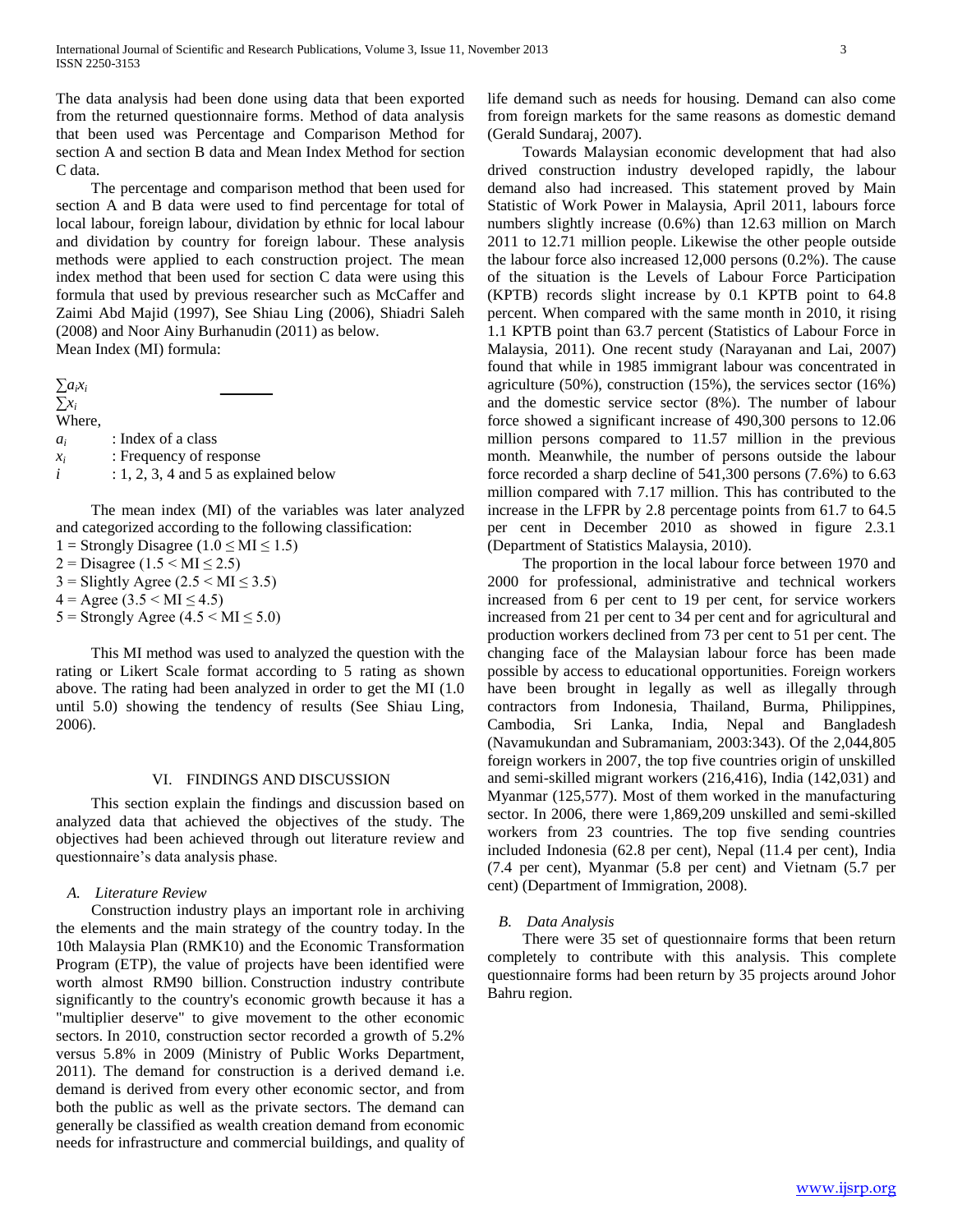International Journal of Scientific and Research Publications, Volume 3, Issue 11, November 2013 4 ISSN 2250-3153

*i. Categories of Respondent*



**Figure 1: Categories of respondent**

 Figure 1 shows the categories of respondent from 35 construction projects the were Site Quantity Surveyor (31.43%), Assistant Project Manager (28.57%), Site Engineer (20.00%), Site Supervisor (14.29%) and Project Manager (5.71%). All of those respondents were professional and had knowledge about construction project labours.

## *ii. Objective 1: Labour Composition in Local Construction Project*

 This objective was focused on labour composition in employer's construction project. There were 35 construction projects that contributed to this survey. Result from the data analysis phase as shown in Figure 2, 3, 4 and 5.



#### **Figure 2: Overall Labour Composition in Domestic Construction Project**

 Figure 2 shows, the chart for overall labour composition in selected domestic construction project. The chart shows the foreign labour (82.77%) was exceeding half of local labour (17.23%) porpotion in selected domestic construction project. This shocking situation occurred because of most of the construction company today, were more intrested in hiring foreign labour for their construction project compared to local labour.



**Figure 3: Local Labour in Domestic Construction Project**

 Figure 3 shows, local labour composition in selected domestic construction project. The most highest percentage was the Malay labour (62.11%) with the second and third highest were Chinese (25.59%) and others (6.45%). The lowest percentage of local labour in selected construction project was Indian (5.86%). This situation occurred because many construction company in Malaysia were owned by Malay and Chinese. Because of that there were large amount of Malay and Chinese labour on their construction project. Indian was the lowest because there was a little amount of Indian construction company in Malaysia.



**Fig. 4: Foreign Labour in Domestic Construction Project**

 Figure 4 shows, foreign labour composition in selected domestic construction project. The most highest percentage was the Indonesian labour (72.89%) with the second and third highest were Bangladeshi (13.33%) and Vietnamese (5.45%). Then, followed by Myanmar (3.94%), Pakistan (2.80%) and Nepalese (1.14%) The three lowest percentage of foreign labour in selected construction project was others (0.28%), Indian and Philippine (0.08%). This situation explained, the three highest migrant to Malaysia was from Indonesia, Bangladesh and Vietnam. Its because there were easily adapted with Malaysian culture, climate and environment and Malaysia also offered various of work opportunities with higher currency rate. The other foreign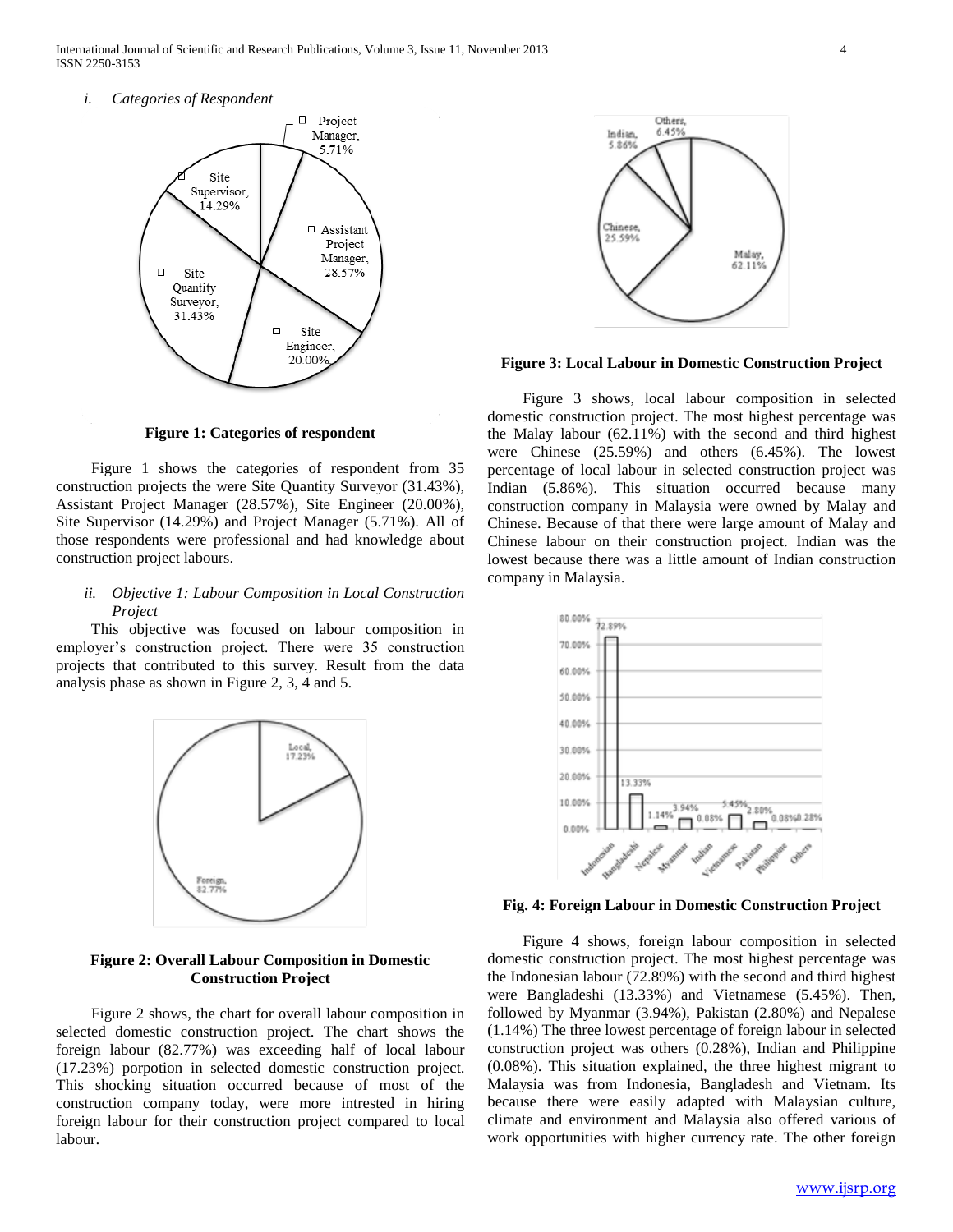labours from Myanmar, Pakistan and Nepal also attracted to Malaysia of their work opportunities with currency rate compared to their own country. The lowest foreign labours that work in domestic construction project were others, Indian and Philippine because of there were lack information about Malaysia construction sector work opportunities in their country.



**Figure 5: Overall Labour Composition for each Domestic Construction Project**

 Figure 5 shows the overall labour composition for each domestic construction project in Johor Bahru. The L label is referring local labour and the F label refers to foreign labour. There were 35 construction project labels as P1 until P35 at the left side of the chart. The top three construction projects consisting highest percentages of local labour was P31 (81.25%), P14 (66.67%) and P11 (56.00%). On the other view, the top three construction projects consisting highest percentages of foreign labour was P16 (100.00%), P18 (100.00%) and P19 (100.00%). According to figure also, there were three (3) of 35 projects only had consisted local labour more than foreign labour (exceeding 50.00% per project). Therefore, the other 32 of 35 projects had consisted foreign labour more than local labour. This situation proved that most of the Malaysian construction project and construction company preferred foreign labour rather than local labour even though, the foreign labour recruitment procedures and policies were rigid.

 As a conclusion for Figure 2, 3, 4 and 5, the foreign labour had occupied most of the work position in construction project in Johor Bahru region. As roughly, the composition of labour in

Johor Bahru construction project were 17.23% local labours and 82.77% foreign labour mostly from Indonesia.

# *iii. Objective 2: Criteria of Labour Recruitment and Selection*



**Figure 6: Criteria in Labour Recruitment and Selection among Employers**

**Table 1: Classification of Criteria by**

| ID             | Criteria               | MI   | Class              |
|----------------|------------------------|------|--------------------|
| C <sub>1</sub> | <b>Education Level</b> | 3.94 | Agreed             |
| C <sub>2</sub> | Working<br>Experience  | 4.71 | Strongly<br>Agreed |
| C <sub>3</sub> | Nationality            | 4.03 | Agreed             |
| C <sub>4</sub> | <b>Salary Demand</b>   | 4.20 | Agreed             |
| C <sub>5</sub> | <b>Work Capability</b> | 4.51 | Strongly<br>Agreed |

 Figure 6 and Table 1 show the criteria for recruitment and selection of labour that been stressed by the employer in domestic construction project. The highest selection criteria that been strongly agreed by most of the employers was working experience of the labour (C2) with 4.71 Mean Index (MI). Then, followed by work capability of the labour (C5) with 4.51 MI, salary demand by the labour (C4) with 4.20 MI, nationality of the labour (C3) with 4.03 MI and the education level of the labour (C1) with 3.94 MI. In this figure, there were two (2) criteria that strongly agreed by the employers, it was C2 and C5. Other than that, the employers also agreed on C4, C3 and C1. Therefore, the most important criteria that were stressed by the employers were working experience. Today, not many local people had experience working as a construction labour. Because of that, all of this position sited by foreign labour that gained experience from working as labour at their own country.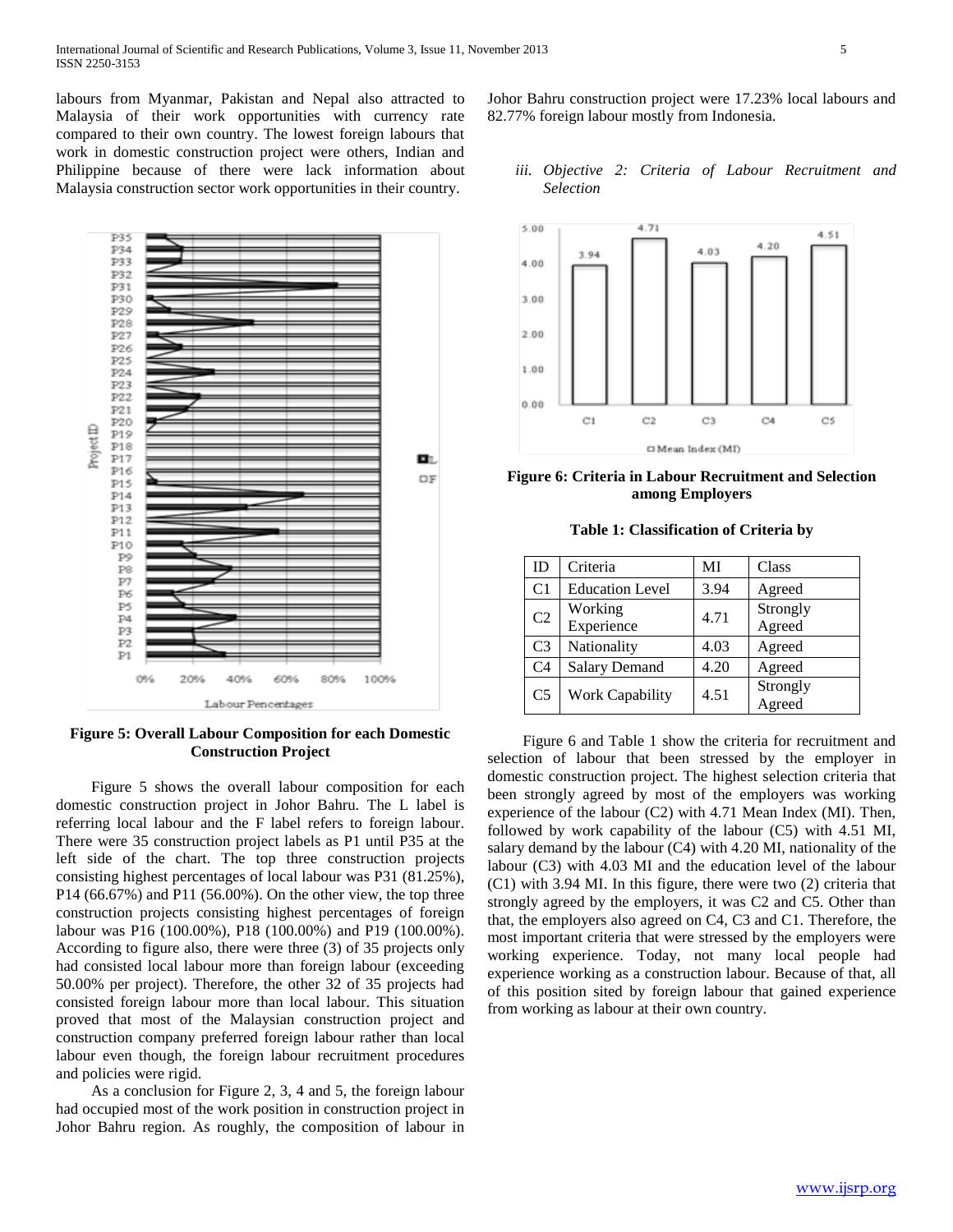*iv. Objective 3: Advantages of Hiring Foreign Labour*



**Figure 7: Advantages of Hiring Foreign Labour among Employers**

**Table 2: Classification of Advantages by MI**

| ID             | Advantages                                          | MI   | Class              |
|----------------|-----------------------------------------------------|------|--------------------|
| A <sub>1</sub> | Lower cost                                          | 4.77 | Strongly<br>Agreed |
| A <sub>2</sub> | <b>Higher Discipline</b>                            | 4.54 | Strongly<br>Agreed |
| A <sub>3</sub> | Willing to work over-<br>time                       | 4.71 | Strongly<br>Agreed |
| A <sub>4</sub> | need<br>Does<br>not<br>comfortable<br>accommodation | 4.69 | Strongly<br>Agreed |
| A <sub>5</sub> | understand<br>Easy to<br>instruction                | 4.31 | Agreed             |
| A6             | Higher education                                    | 3.80 | Agreed             |
| A7             | Wide experience                                     | 4.51 | Strongly<br>Agreed |
| A8             | work<br>Can<br>at<br>any<br>condition of work place | 4.40 | Agreed             |
| A <sup>9</sup> | Willing to take any risk                            | 4.54 | Strongly<br>Agreed |
| A10            | Better quality of work                              | 4.34 | Agreed             |

 Figure 7 and Table 2 show the advantages of hiring foreign labour that been enjoyed by the employer in domestic construction project. The highest advantages that been strongly agreed by most of the employers was the foreign labour lower in cost compared to local labour (A1) with 4.77 MI. Then, followed by foreign labour willing to work overtime no matter in day or night (A3) with 4.71 MI, foreign labour does not need comfortable place to stay (A4) with 4.69 MI, foreign labour had higher discipline compared local labour (A2) with 4.54 MI, foreign labour willing to take all the risk arise at their work place (A9) with 4.54 MI, foreign labour had wide experience in construction sector (A7) with 4.51 MI, foreign labour does not ignore the condition and circumstances of work place (A8) with 4.40 MI, foreign labour had better quality of work compared to local labour (A10) with 4.34 MI, foreign labour was easy to understand any instruction given (A5) with 4.31 MI and the lowest advantages agreed by the employers was foreign labour had higher education level compared to local labour (A6) with 3.80 MI. In this figure, there were six (6) advantages of foreign labour that strongly agreed by the employers, it was A1, A3, A4, A2, A9 and A7. Other than that, the employers also agreed on A10, A5 and A6. Therefore, the employers mostly strongly agreed with an advantage namely because the foreign labour lower in cost compared to local labour. In this case, foreign labour cost was lower than local labour because of their salary. The foreign labour always mostly satisfied with their salary because of their lower paid in their own country.

*v. Objective 4: The Negative Impact of Foreign Labour*



**Figure 8: Negative Impact of Foreign Labour to Malaysia**

**Table 3: Classification of Impacts by MI**

| ID             | Impacts                | MI   | Class    |
|----------------|------------------------|------|----------|
| N <sub>1</sub> | Contamination to local |      | Strongly |
|                | culture                | 4.54 | Agreed   |
| N <sub>2</sub> | Social problems impact | 4.54 | Strongly |
|                |                        |      | Agreed   |
| N <sub>3</sub> | Political instability  | 4.31 | Agreed   |
| N4             | Economical instability | 4.40 | Agreed   |
| N <sub>5</sub> | Decreased productivity | 4.17 | Agreed   |
| N <sub>6</sub> | Competition for jobs   | 4.54 | Strongly |
|                |                        |      | Agreed   |
| N7             | Increased labour hired |      |          |
|                | rate                   | 4.20 | Agreed   |
| N8             | Accommodation          | 4.26 | Agreed   |
|                | problems               |      |          |

 Figure 8 and Table 3 show the negative impacts of foreign labour to our country, Malaysia. The highest negative impacts of foreign labour that been strongly agreed by most of the employers was foreign labour gave contamination to local culture (N1), social problems impact to local resident (N2) and increased competition for jobs among locals (N6) all three with 4.54 MI. Then, followed by contributed to domestic economical instability (N4) with 4.40 MI, contributed to domestic political instability (N3) with 4.31 MI, problems to accommodate foreign labour (N8) with 4.26 MI, increased foreign labour hired rate (N7) with 4.20 MI and the impact with the lowest MI (4.17) was decreased national productivity (N5). According to this figure, there were three (3) negative impacts that strongly agreed by the